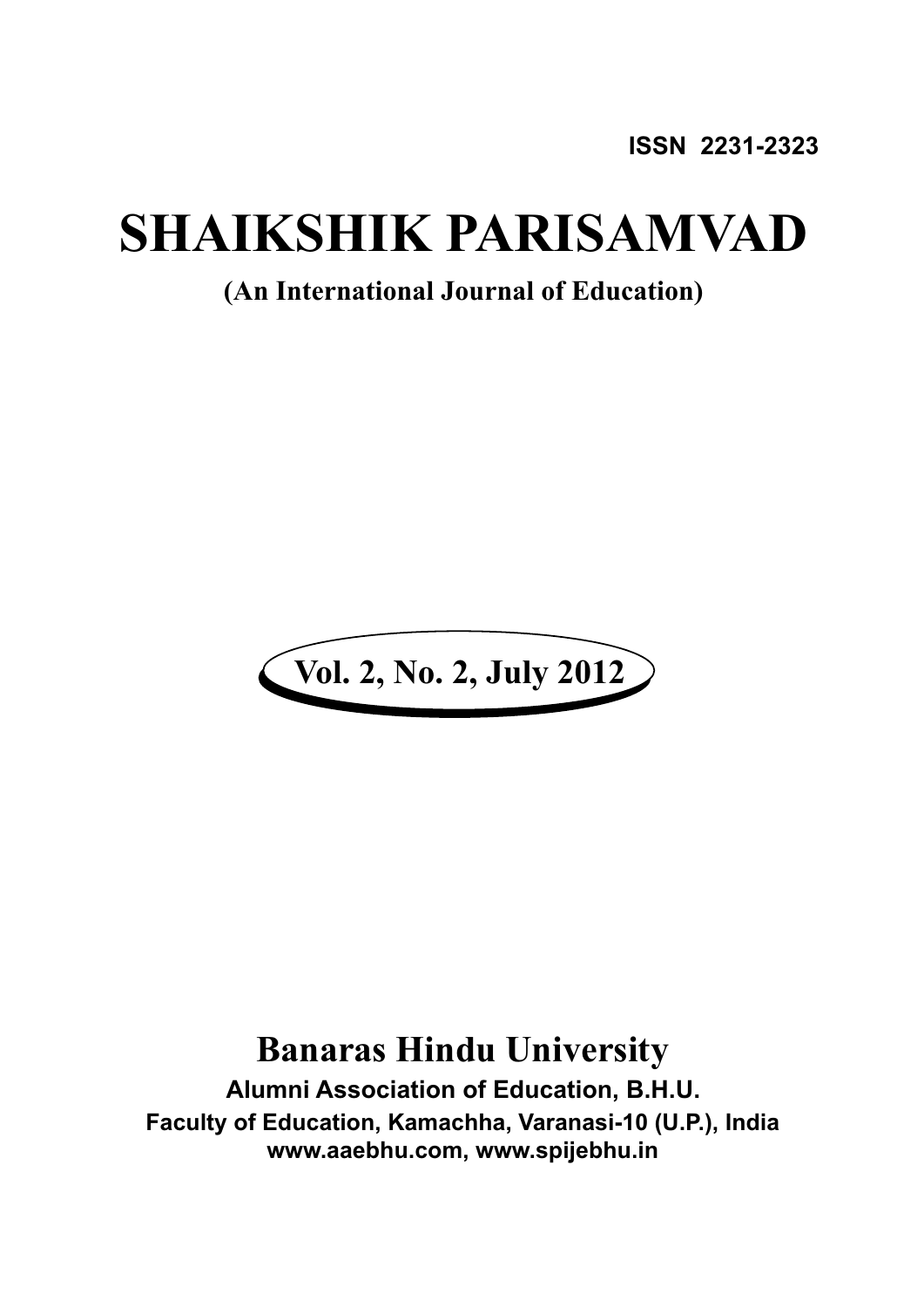Dedicated to **Mahamana Madan Mohan Malaviya at his 150 Birth Anniversary th**





**Mahamana Madan Mohan Malaviya (25 December 1861 – 12 November 1946)**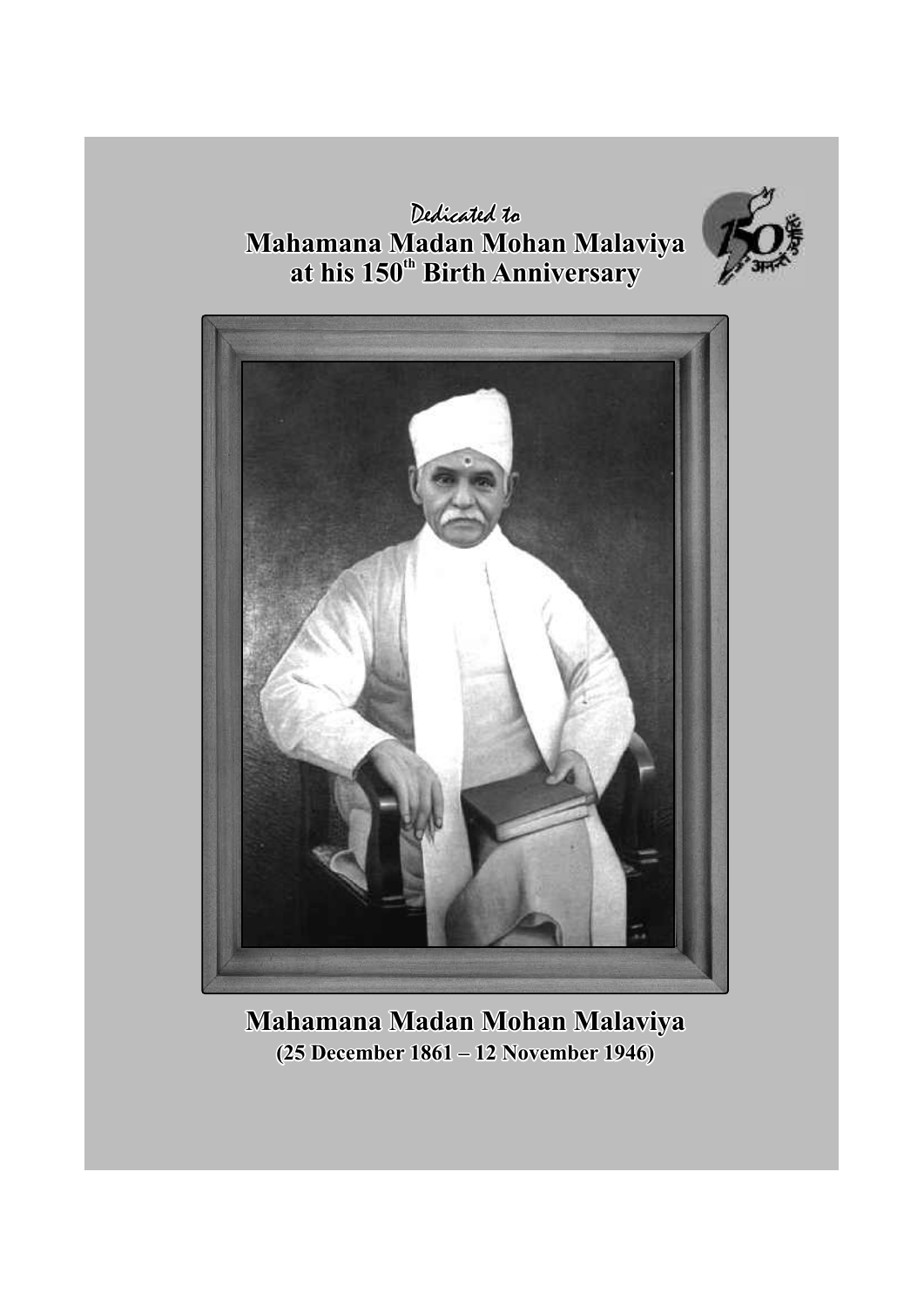## **Editorial**

The monsoon issue of the journal has been published for the readers amidst the natural showers. The natural greenery around us has blessed us with a new strength to work for the academic sharing of knowledge in the form of the present issue of the journal.

This issue includes ten articles and research papers. They are focused on the issues like Emotional Intelligence, Educational Aspirations of the Girl Child, place of Women in Media, Practice Teaching in Teacher Education, Power Point presentation, Economics Education, Better life and Value Education. It covers a variety of areas in education and allied disciplines. All the areas covered in this issue are related to the important socio-educational issues and researchers in these areas will be certainly benefitted by the contents in this issue.

We welcome the new members in the advisory body and editorial committee of SPIJE. We hope that the quality of the journal will certainly become better and best with a good team effort. We are grateful to all the members of the advisory body, the members of the editorial committee, authors and the Seema Press who helped us to bring out the July 2012 issue of SPIJE in this form. Views of readers are always invited for improvement of the forthcoming issues. They can always communicate their views, critical comments and suggestions to us for further improvement. They are also invited to contribute their articles, research papers and book reviews for wider dissemination through the print and electronic form of forthcoming issues of SPIJE.

**Editor SPIJE**